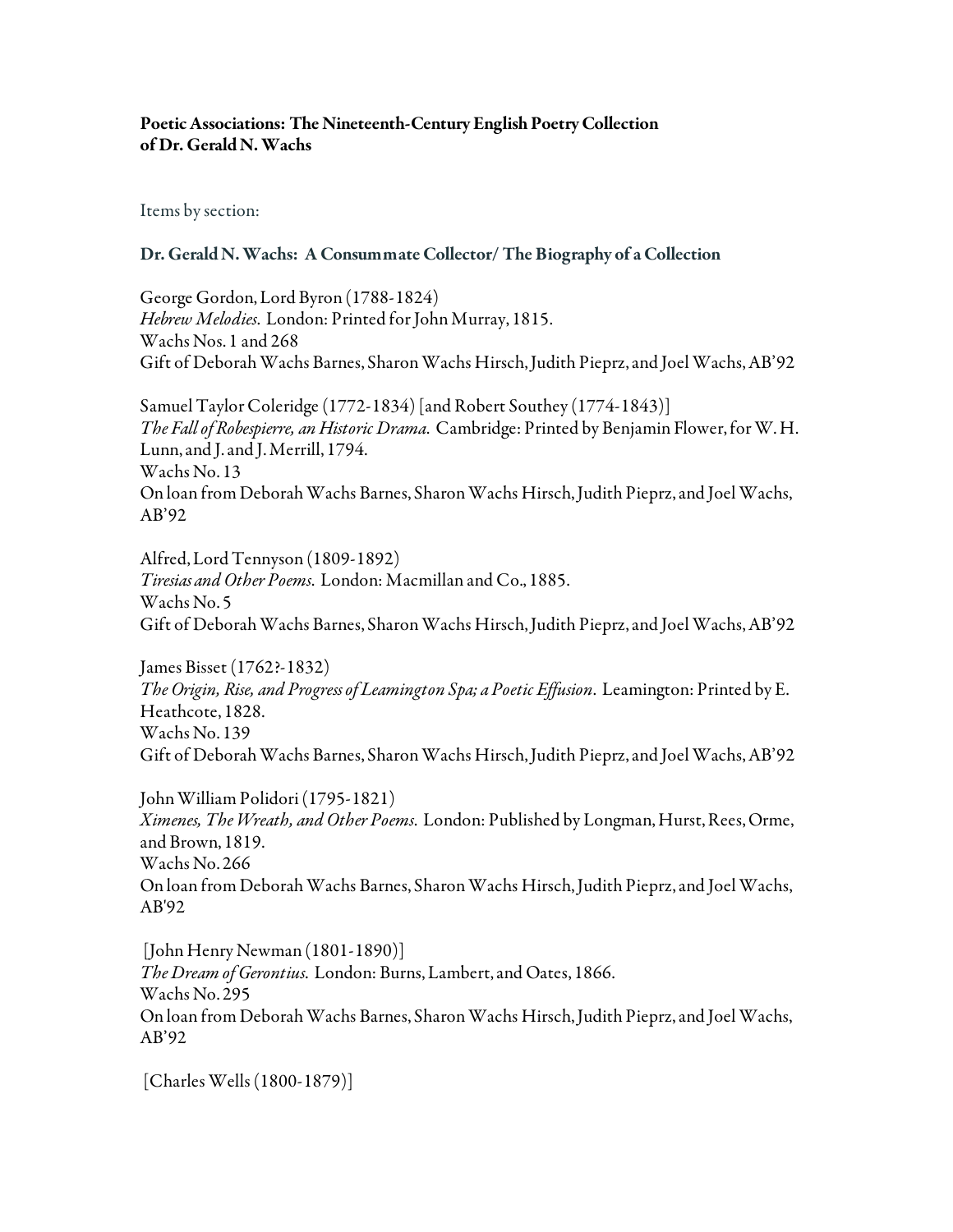*Joseph and His Brethren, a Scriptural Drama; in Two Acts*. By H. L. Howard [pseud]. London: Printed for G. and W. B. Whittaker, 1824. Wachs No. 774 Gift of Deborah Wachs Barnes, Sharon Wachs Hirsch, Judith Pieprz, and Joel Wachs, AB'92

Charles Wells (1800-1879) *Joseph and His Brethren: a Dramatic Poem*. London: Chatto and Windus, 1876. On loan from Deborah Wachs Barnes, Sharon Wachs Hirsch, Judith Pieprz, and Joel Wachs, AB'92

Samuel Taylor Coleridge (1772-1834)

*Fears in Solitude, Written in 1798, During the Alarm of an Invasion. To Which Are Added, France, an Ode; and Frost at Midnight*. London: Printed for J. Johnson, 1798. Wachs No. 712 On loan from Deborah Wachs Barnes, Sharon Wachs Hirsch, Judith Pieprz, and Joel Wachs, AB'92

Samuel Taylor Coleridge (1772-1834)

*Christabel: Kubla Khan, a Vision; The Pains of Sleep*. London: Printed for John Murray, by William Bulmer and Co., 1816.

Wachs No. 52

On loan from Deborah Wachs Barnes, Sharon Wachs Hirsch, Judith Pieprz, and Joel Wachs, AB'92

George Gordon, Lord Byron (1788-1824) *Fare Thee Well!* [London: s.n., 1816] Wachs No. 600 On loan from Deborah Wachs Barnes, Sharon Wachs Hirsch, Judith Pieprz, and Joel Wachs, AB'92

*A Catalogue of a Collection of Books, Late the Property of a Nobleman about to Leave England on a Tour, including the Large Plates to Boydell's Shakespeare*. [London: R. H. Evans, 1816] Wachs No. 137 On loan from Deborah Wachs Barnes, Sharon Wachs Hirsch, Judith Pieprz, and Joel Wachs, AB'92

[Mary Barker (active 1798) and William Wordsworth (1770-1850)] *Lines Addressed to a Noble Lord; (His Lordship Will Know Why,) by One of the Small Fry of the Lakes*. London: printed by W. Pople, 1815. Wachs No. 786 On loan from Deborah Wachs Barnes, Sharon Wachs Hirsch, Judith Pieprz, and Joel Wachs, AB'92

William Wordsworth (1770-1850) *An Evening Walk. An Epistle; in Verse. Addressed to a Young Lady, from the Lakes of the North of England*. London: printed for J. Johnson, 1793.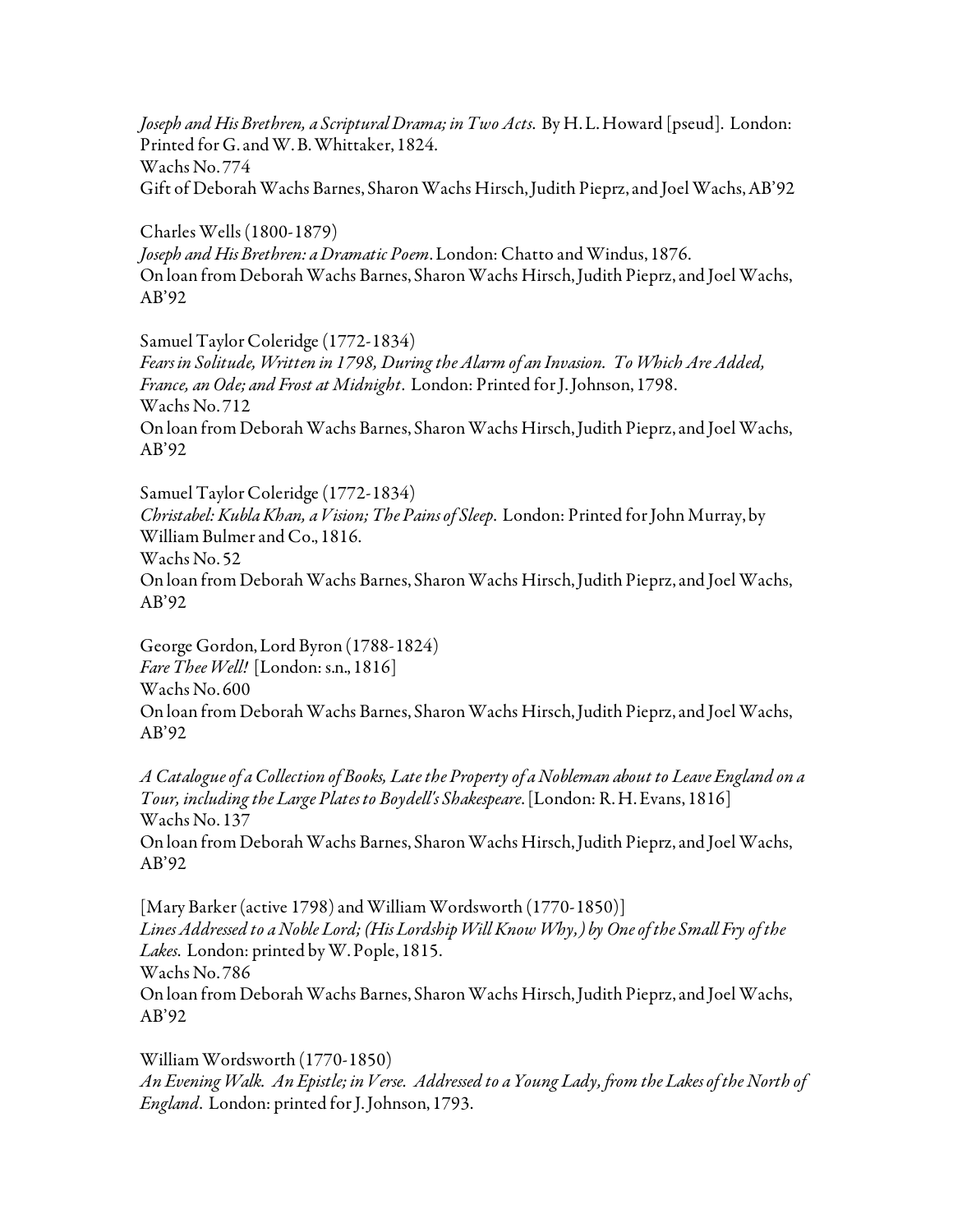Wachs No. 863

On loan from Deborah Wachs Barnes, Sharon Wachs Hirsch, Judith Pieprz, and Joel Wachs, AB'92

William Wordsworth (1770-1850) *Descriptive Sketches. In Verse. Taken During a Pedestrian Tour in the Italian, Grison, Swiss, and Savoyard Alps*. London: Printed for J. Johnson, 1793. Wachs No. 864 On loan from Deborah Wachs Barnes, Sharon Wachs Hirsch, Judith Pieprz, and Joel Wachs, AB'92

Charles Lloyd (1775-1839) *Poems on the Death of Priscilla Farmer, by Her Grandson*. Bristol: printed by N. Biggs, 1796. Wachs No. 632 On loan from Deborah Wachs Barnes, Sharon Wachs Hirsch, Judith Pieprz, and Joel Wachs, AB'92

[Percy Bysshe Shelley (1792-1822)]

*Zastrozzi, a Romance*. London: printed for G. Wilkie and J. Robinson, 1810. Wachs No. 394 On loan from Deborah Wachs Barnes, Sharon Wachs Hirsch, Judith Pieprz, and Joel Wachs, AB'92

John Keats (1795-1821) *Poems*. London: printed for C. and J. Ollier, 1817. Wachs No. 285 On loan from Deborah Wachs Barnes, Sharon Wachs Hirsch, Judith Pieprz, and Joel Wachs, AB'92

Elizabeth Barrett Browning (1806-1861) *The Battle of Marathon. A Poem*. London: printed for W. Lindsell, 1820. Wachs No. 700 On loan from Deborah Wachs Barnes, Sharon Wachs Hirsch, Judith Pieprz, and Joel Wachs, AB'92

Alfred, Lord Tennyson (1809-1892) *The Lover's Tale*. London: Edward Moxon, 1833. Wachs No. 653 On loan from Deborah Wachs Barnes, Sharon Wachs Hirsch, Judith Pieprz, and Joel Wachs, AB'92

Leigh Hunt (1784-1859) *The Literary Pocket-Book; or, Companion for the Lover of Nature and Art, 1819*. London: printed for C. and J. Ollier, [1818]. Wachs No. 442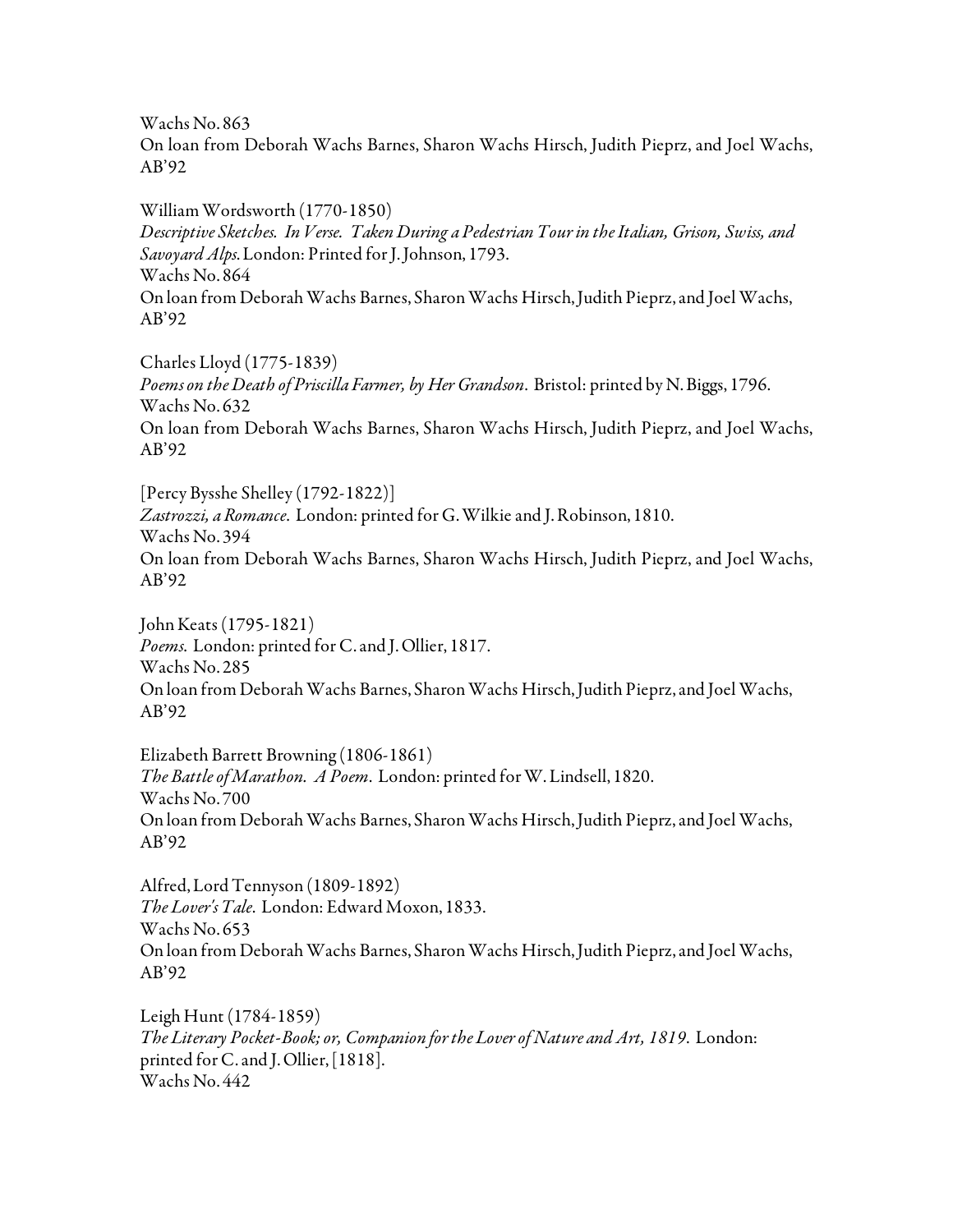On loan from Deborah Wachs Barnes, Sharon Wachs Hirsch, Judith Pieprz, and Joel Wachs, AB'92

[Arthur Henry Hallam (1811-1833)] *Timbuctoo*. [Cambridge: s.n., 1829] Wachs No. 645 On loan from Deborah Wachs Barnes, Sharon Wachs Hirsch, Judith Pieprz, and Joel Wachs, AB'92

Charlotte Brontë (1816-1855), Emily Brontë (1818-1848), and Anne Brontë (1820-1849) *Poems by Currer, Ellis, and Acton Bell*. London: Aylott and Jones, 1846. Wachs No. 129 On loan from Deborah Wachs Barnes, Sharon Wachs Hirsch, Judith Pieprz, and Joel Wachs, AB'92

Alfred, Lord Tennyson (1809-1892) *The Charge of the Light Brigade*. [London: s.n., 1855] Wachs No. 144 On loan from Deborah Wachs Barnes, Sharon Wachs Hirsch, Judith Pieprz, and Joel Wachs, AB'92

Alfred, Lord Tennyson (1809-1892) *Maud, and Other Poems*. London: Edward Moxon, 1855. Wachs No. 12 Gift of Deborah Wachs Barnes, Sharon Wachs Hirsch, Judith Pieprz, and Joel Wachs, AB'92

Matthew Arnold (1822-1888) *Alaric at Rome. A Prize Poem, Recited in Rugby School, June XII, MDCCCXL*. Rugby: Combe and Crossley, 1840. Wachs No. 800 On loan from Deborah Wachs Barnes, Sharon Wachs Hirsch, Judith Pieprz, and Joel Wachs, AB'92

Algernon Charles Swinburne (1837-1909) *Poems and Ballads. Second Series*. London: Chatto and Windus, 1878. Wachs No. 112 Gift of Deborah Wachs Barnes, Sharon Wachs Hirsch, Judith Pieprz, and Joel Wachs, AB'92

William Butler Yeats (1865-1939) *Poems*. London: published by T. Fisher Unwin; Boston: Copeland and Day, 1895. Wachs No. 176 Gift of Deborah Wachs Barnes, Sharon Wachs Hirsch, Judith Pieprz, and Joel Wachs, AB'92

Z2011.W35 George Watson (1927-2013), editor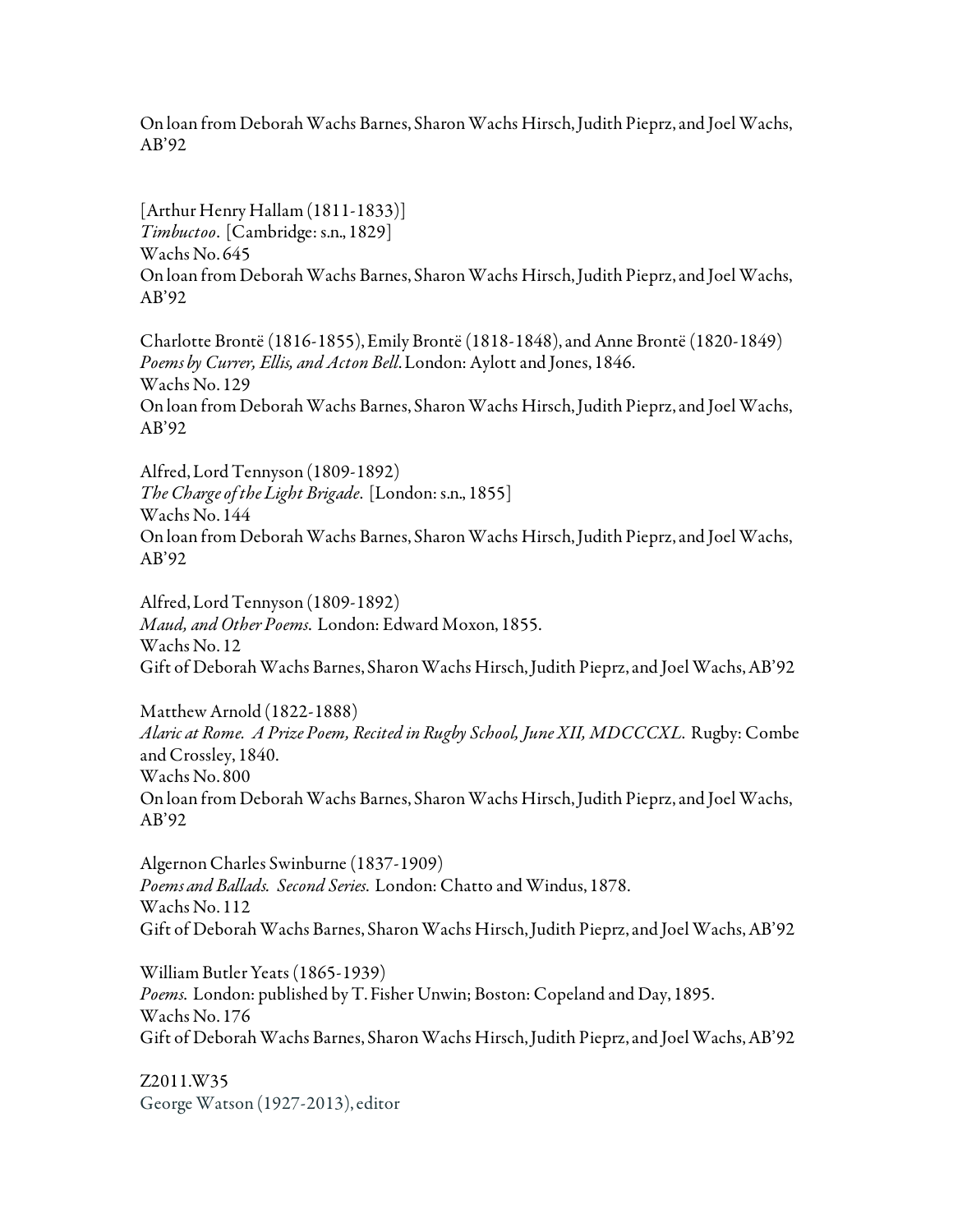*The New Cambridge Bibliography of English Literature*. Cambridge: University Press, 1969- 1977. Vol. 4 Rare Book and Manuscript Reference Collection

Stephen Weissman *The Gerald N. and Glorya D. Wachs Collection of 19th-Century Poetry, a Progress Report*. New York: The Grolier Club, 1995 Gift of Deborah Wachs Barnes, Sharon Wachs Hirsch, Judith Pieprz, and Joel Wachs, AB'92

Z2011.C178 Joanne Shattock, editor *The Cambridge Bibliography of English Literature.* Cambridge: The University Press, 1999. Vol. 4, 1800-1900 Regenstein Library, General Collections

# Lyrical Ballads

[William Wordsworth (1770-1850) and Samuel Taylor Coleridge (1772-1834)] *Lyrical Ballads, With a Few Other Poems*. London: Printed for J. & A. Arch, 1798. Wachs No. 323 On loan from Deborah Wachs Barnes, Sharon Wachs Hirsch, Judith Pieprz, and Joel Wachs, AB'92

William Wordsworth (1770-1850) [and Samuel Taylor Coleridge (1772-1834)] *Lyrical Ballads, With Other Poems*. London: Printed for T. N. Longman and O. Rees; by Biggs and Co. (Bristol), 1800. Two vols. Wachs No. 286 On loan from Deborah Wachs Barnes, Sharon Wachs Hirsch, Judith Pieprz, and Joel Wachs, AB'92

## Romantics

Robert Southey (1774-1843) *Joan of Arc, an Epic Poem.* Bristol: Printed by N. Biggs, for Joseph Cottle; and Sold in London by T. N. Longman, 1798. Two vols. Wachs No. 260 On Loan from Deborah Wachs Barnes, Sharon Wachs Hirsch, Judith Pieprz, and Joel Wachs, AB'92

Thomas Campbell (1777-1844) *The Pleasures of Hope; With Other Poems*. Edinburgh: Printed for Mundell & Son; and for Longman and Rees, and J. Wright (London), 1799. Wachs No. 713 Gift of Deborah Wachs Barnes, Sharon Wachs Hirsch, Judith Pieprz, and Joel Wachs, AB'92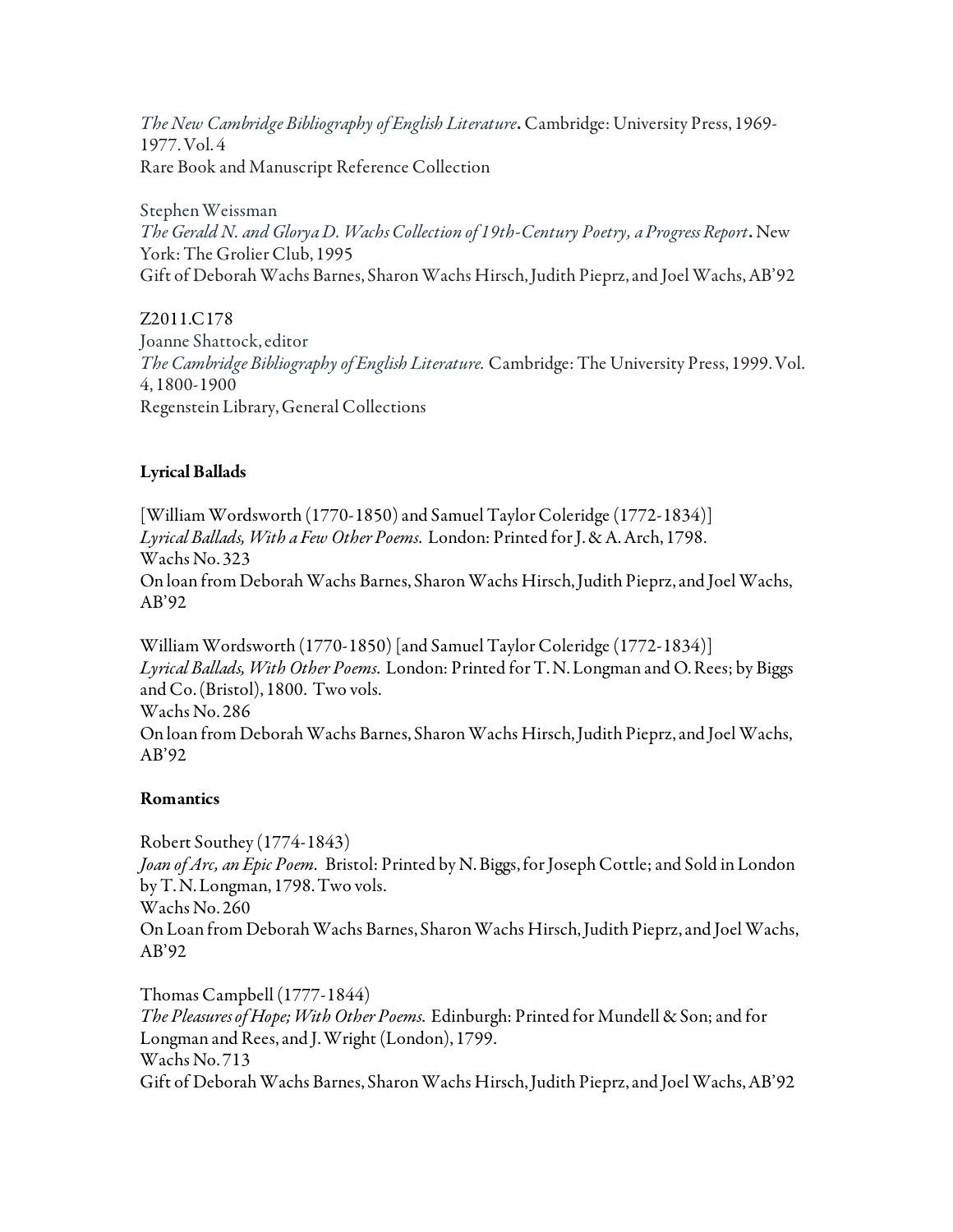[Mary Tighe (1772-1810)] *Psyche; or, the Legend of Love*. London: [Printed for J. Carpenter by C. Whittingham], 1805. Wachs No. 596 On Loan from Deborah Wachs Barnes, Sharon Wachs Hirsch, Judith Pieprz, and Joel Wachs, AB'92

[Samuel Rogers (1763-1855)] *Jacqueline. A Poem*. London: Printed for T. Cadell and W. Davies; by W. Bulmer and Co., 1814. Wachs No. 30 Gift of Deborah Wachs Barnes, Sharon Wachs Hirsch, Judith Pieprz, and Joel Wachs, AB'92

John Keats (1795-1821) *Lamia, Isabella, the Eve of St. Agnes, and Other Poems*. London: Printed for Taylor and Hessey, 1820. Wachs No. 192 On Loan from Deborah Wachs Barnes, Sharon Wachs Hirsch, Judith Pieprz, and Joel Wachs, AB'92

[George Gordon, Lord Byron (1788-1824)]

*Don Juan. A New Edition.* London: Printed by Thomas Davison, 1819. [With:] *Don Juan. Cantos III, IV, and V.* London: Printed by Thomas Davison, 1821. [With:] *Don Juan. Cantos VI.—VII.—and VIII.* London: Printed for John Hunt, 1823. [With:] *Don Juan. Cantos IX.— X.—and XI*. London: Printed for John Hunt, 1823. [With:] *Don Juan. Cantos XII.—XIII. and XIV*. London: Printed for John Hunt, 1823. [With:] *Dun Juan. Cantos XV. and XVI*. London: Printed for John and H. L. Hunt, 1824. Six vols. Wachs No. 318

On Loan from Deborah Wachs Barnes, Sharon Wachs Hirsch, Judith Pieprz, and Joel Wachs, AB'92

Percy Bysshe Shelley (1792-1822)

*Prometheus Unbound a Lyrical Drama in Four Acts With Other Poems*. London: C. and J. Ollier, 1820.

Wachs No. 753

On Loan from Deborah Wachs Barnes, Sharon Wachs Hirsch, Judith Pieprz, and Joel Wachs, AB'92

William Blake (1757-1827) *Songs of Innocence and of Experience, Shewing the Two Contrary States of the Human Soul.*  London: W. Pickering, and W. Newbery, 1839. Wachs No. 501 On Loan from Deborah Wachs Barnes, Sharon Wachs Hirsch, Judith Pieprz, and Joel Wachs, AB'92

Thomas Moore (1779-1852) *Lalla Rookh, an Oriental Romance*. London: Longman, Hurst, Rees, Orme, and Brown, 1817.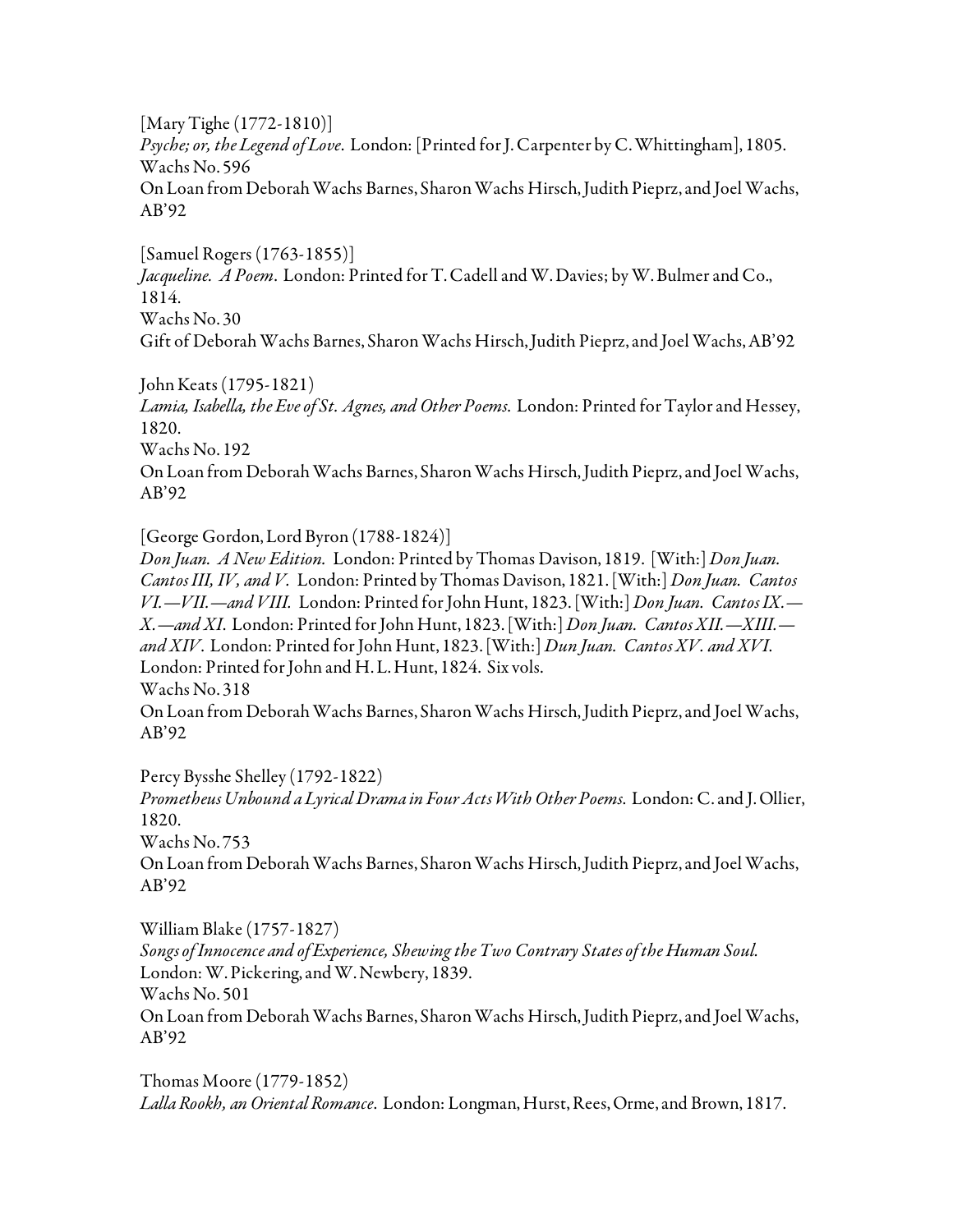Wachs No. 819 On Loan from Deborah Wachs Barnes, Sharon Wachs Hirsch, Judith Pieprz, and Joel Wachs, AB'92

Leigh Hunt (1784-1859) *The Autobiography of Leigh Hunt; With Reminiscences of Friends and Contemporaries.* London: Smith, Elder and Co., 1850. Three vols. Wachs No. 20 Gift of Deborah Wachs Barnes, Sharon Wachs Hirsch, Judith Pieprz, and Joel Wachs, AB'92

## "The Poets in Low Life": Working-Class Poets of the 19th Century

John Jones (b. 1774) *Attempts in Verse, by John Jones, an Old Servant: With Some Account of the Writer, Written by Himself: and an Introductory Essay on the Lives and Works of Our Uneducated Poets, by Robert Southey*. London: John Murray, 1831. Wachs No. 553 Gift of Deborah Wachs Barnes, Sharon Wachs Hirsch, Judith Pieprz, and Joel Wachs, AB'92

Robert Bloomfield (1766-1823) *The Banks of Wye; a Poem. In Four Books*. London: Printed for the Author; Vernor, Hood, and Sharpe; and Longman, Hurst, Rees, Orme, and Brown, 1811. Wachs No. 721 Gift of Deborah Wachs Barnes, Sharon Wachs Hirsch, Judith Pieprz, and Joel Wachs, AB'92

John Clare (1793-1864) *Poems Descriptive of Rural Life and Scenery*. London: Printed for Taylor and Hessey; and E. Drury, 1820. Wachs No. 27 Gift of Deborah Wachs Barnes, Sharon Wachs Hirsch, Judith Pieprz, and Joel Wachs, AB'92

John Critchley Prince (1808-1866) *The Poetic Rosary*. Ashton-under-Lyne: Printed for the Author, and Sold by Him, 1850. Wachs No. 455 Gift of Deborah Wachs Barnes, Sharon Wachs Hirsch, Judith Pieprz, and Joel Wachs, AB'92

Mary Maria Colling (1804-1853) *Fables and Other Pieces in Verse. . . . With Some Account of the Author, in Letters to Robert Southey..*. London: Printed for Longman, Rees, Orme, Brown, and Green, 1831. Wachs No. 448 Gift of Deborah Wachs Barnes, Sharon Wachs Hirsch, Judith Pieprz, and Joel Wachs, AB'92

James Hogg (1770-1835) *The Pilgrims of the Sun; a Poem*. Edinburgh: Printed for William Blackwood, 1815. Wachs No. 444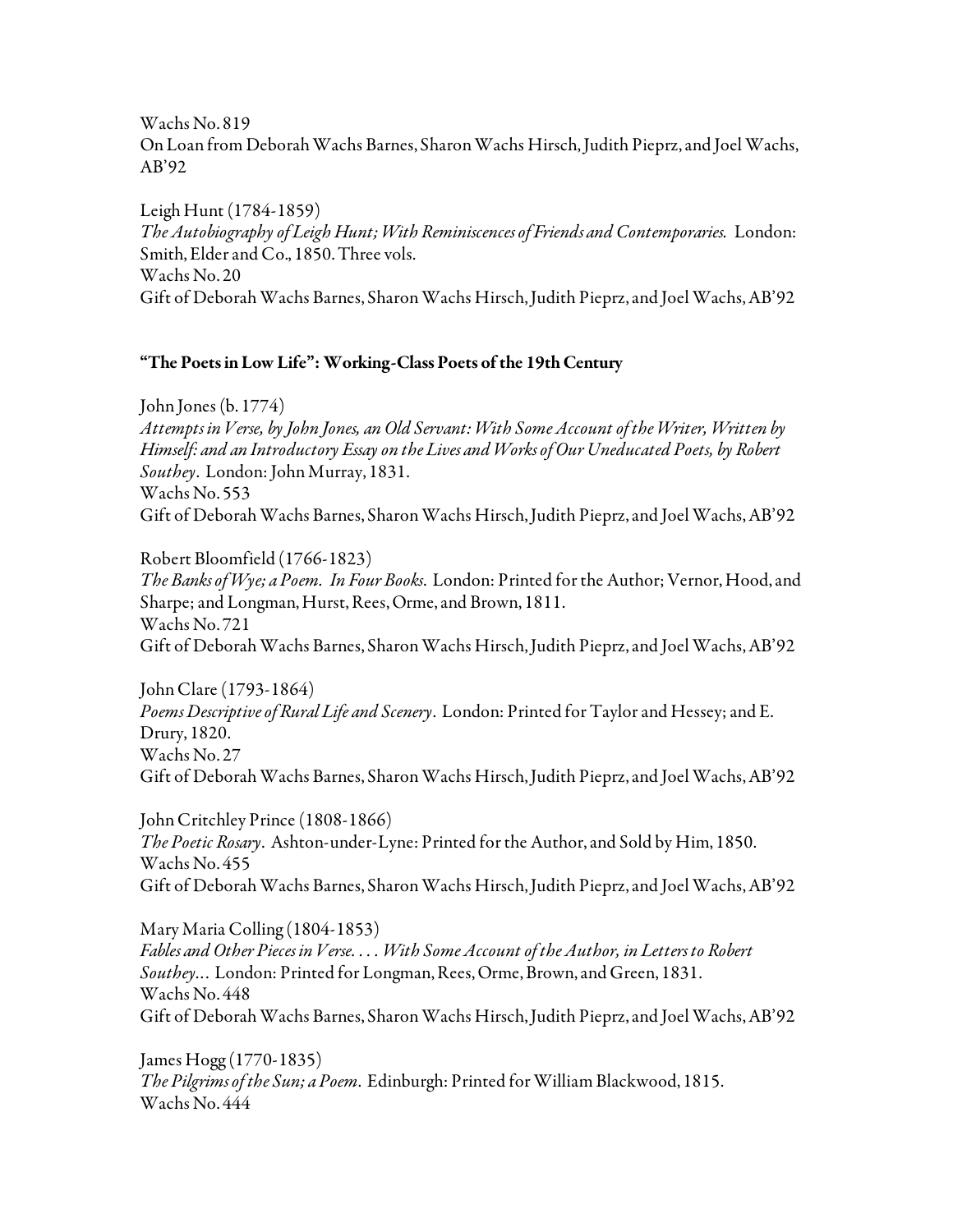Gift of Deborah Wachs Barnes, Sharon Wachs Hirsch, Judith Pieprz, and Joel Wachs, AB'92

James Hogg (1770-1835) *The Jacobite Relics of Scotland; Being the Songs, Airs, and Legends, of the Adherents to the House of Stuart*. Edinburgh: Printed for William Blackwood; and T. Cadell and W. Davies, 1819. Wachs No. 793 Gift of Deborah Wachs Barnes, Sharon Wachs Hirsch, Judith Pieprz, and Joel Wachs, AB'92

Ebenezer Jones (1820-1860) *Studies of Sensation and Event; Poems*. London: Charles Fox, 1843. Wachs No. 536 Gift of Deborah Wachs Barnes, Sharon Wachs Hirsch, Judith Pieprz, and Joel Wachs, AB'92

Joseph Skipsey (1832-1903) *Poems*. Blyth: Printed by William Alder, 1871. Wachs No. 707 Gift of Deborah Wachs Barnes, Sharon Wachs Hirsch, Judith Pieprz, and Joel Wachs, AB'92

Gerald Massey (1828-1907) *Craigcrook Castle*. London: David Bogue, 1856. Second edition, "revised." Wachs No. 582 Gift of Deborah Wachs Barnes, Sharon Wachs Hirsch, Judith Pieprz, and Joel Wachs, AB'92

# L. E. L.

[Letitia Elizabeth Landon (1802-1838)]

*The Golden Violet, With Its Tales of Romance and Chivalry: and Other Poems*. London: Printed for Longman, Rees, Orme, Brown, and Green, 1827. Wachs No. 296 Gift of Deborah Wachs Barnes, Sharon Wachs Hirsch, Judith Pieprz, and Joel Wachs, AB'92

[Edward Henry Bickersteth (1825-1906)] *Poems and Songs by E. H. B.* London: William Pickering, 1848. Wachs No. 370 Gift of Deborah Wachs Barnes, Sharon Wachs Hirsch, Judith Pieprz, and Joel Wachs, AB'92

Felicia Dorothea Hemans (1793-1835) *England and Spain; or, Valour and Patriotism.* London: Printed by J. M'Creery, for T. Cadell and W. Davies, 1808. Wachs No. 66. Gift of Deborah Wachs Barnes, Sharon Wachs Hirsch, Judith Pieprz, and Joel Wachs, AB'92

[Felicia Dorothea Hemans (1793-1835)]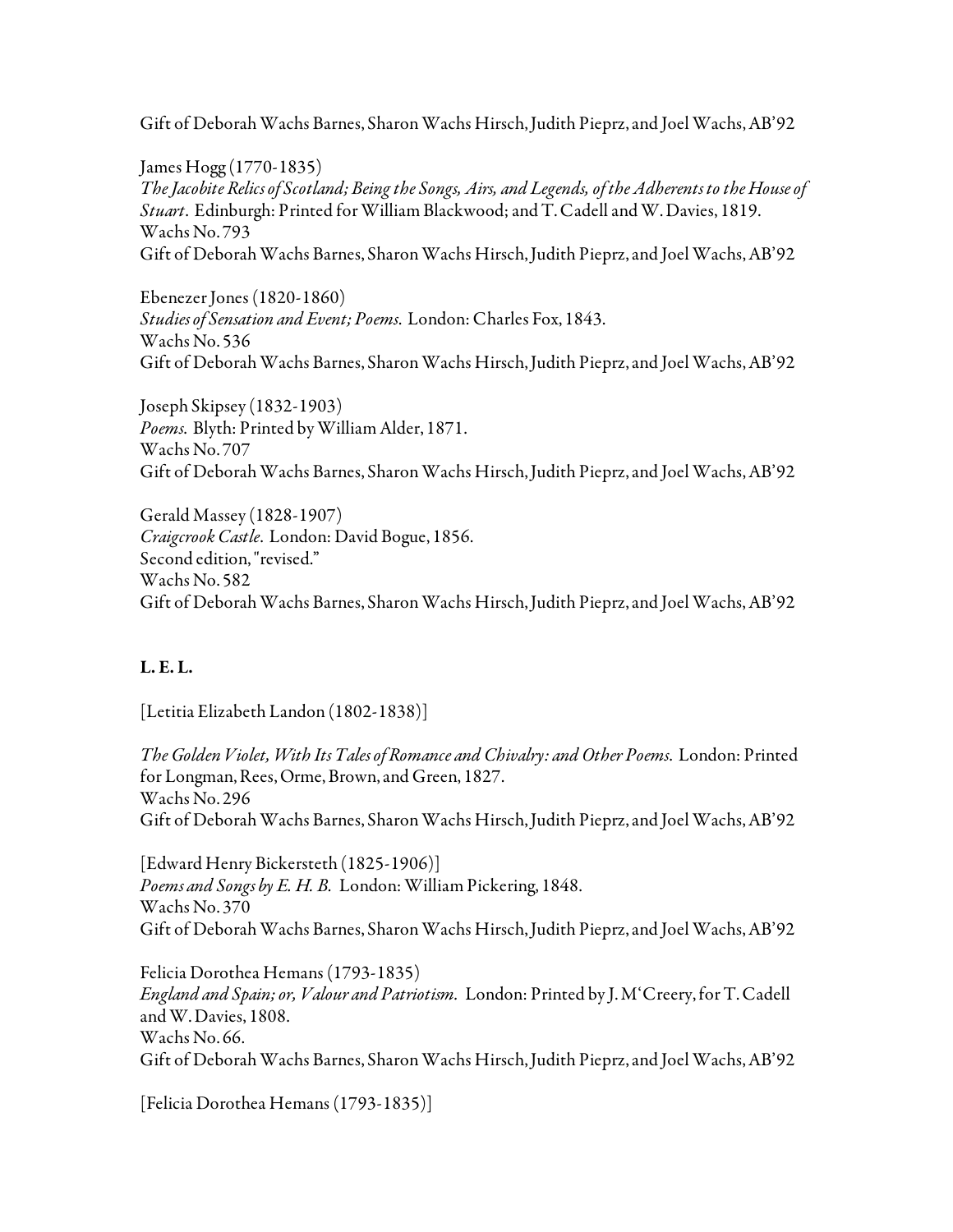*Modern Greece. A Poem*. London: John Murray, 1817. Wachs No. 263 Gift of Deborah Wachs Barnes, Sharon Wachs Hirsch, Judith Pieprz, and Joel Wachs, AB'92

Christina Rossetti (1830-1894) *The Prince's Progress and Other Poems.* London: Macmillan and Co., 1866. Wachs No. 557 Gift of Deborah Wachs Barnes, Sharon Wachs Hirsch, Judith Pieprz, and Joel Wachs, AB'92

[Maria Jane Jewsbury (1800-1833)] *Phantasmagoria; or, Sketches of Life and Literature*. London: printed for Hurst, Robinson and Co.; and Archibald Constable and Co., 1825. Wachs No. 849 Gift of Deborah Wachs Barnes, Sharon Wachs Hirsch, Judith Pieprz, and Joel Wachs, AB'92

Elizabeth Barrett Browning (1806-1861) *A Drama of Exile: and Other Poems.* New York: Henry G. Langley, 1845. Wachs No. 824 Gift of Deborah Wachs Barnes, Sharon Wachs Hirsch, Judith Pieprz, and Joel Wachs, AB'92

[Mary Wollstonecraft Shelley (1797-1851)] *Valperga: or, the Life and Adventures of Castruccio, Prince of Lucca.* London: printed for G. and W. B. Whittaker, 1823. Wachs No. 591On Loan from Deborah Wachs Barnes, Sharon Wachs Hirsch, Judith Pieprz, and Joel Wachs, AB'92

Elizabeth Barrett Browning (1806-1861) *The Seraphim, and Other Poems.* London: Saunders and Otley, 1838. Wachs No. 546 Gift of Deborah Wachs Barnes, Sharon Wachs Hirsch, Judith Pieprz, and Joel Wachs, AB'92

Adelaide Anne Procter, editor (1825-1864) *The Victoria Regia: a Volume of Original Contributions in Poetry and Prose*. London: Wachs No. 101 Gift of Deborah Wachs Barnes, Sharon Wachs Hirsch, Judith Pieprz, and Joel Wachs, AB'92

## The Literary World

[Robert Southey (1774-1843)] *The Annual Anthology*. Bristol: Printed by Biggs and Co., for T. N. Longman and O. Rees (London), 1799-1800. 2 vols. Wachs No. 422. On loan from Deborah Wachs Barnes, Sharon Wachs Hirsch, Judith Pieprz, and Joel Wachs, AB'92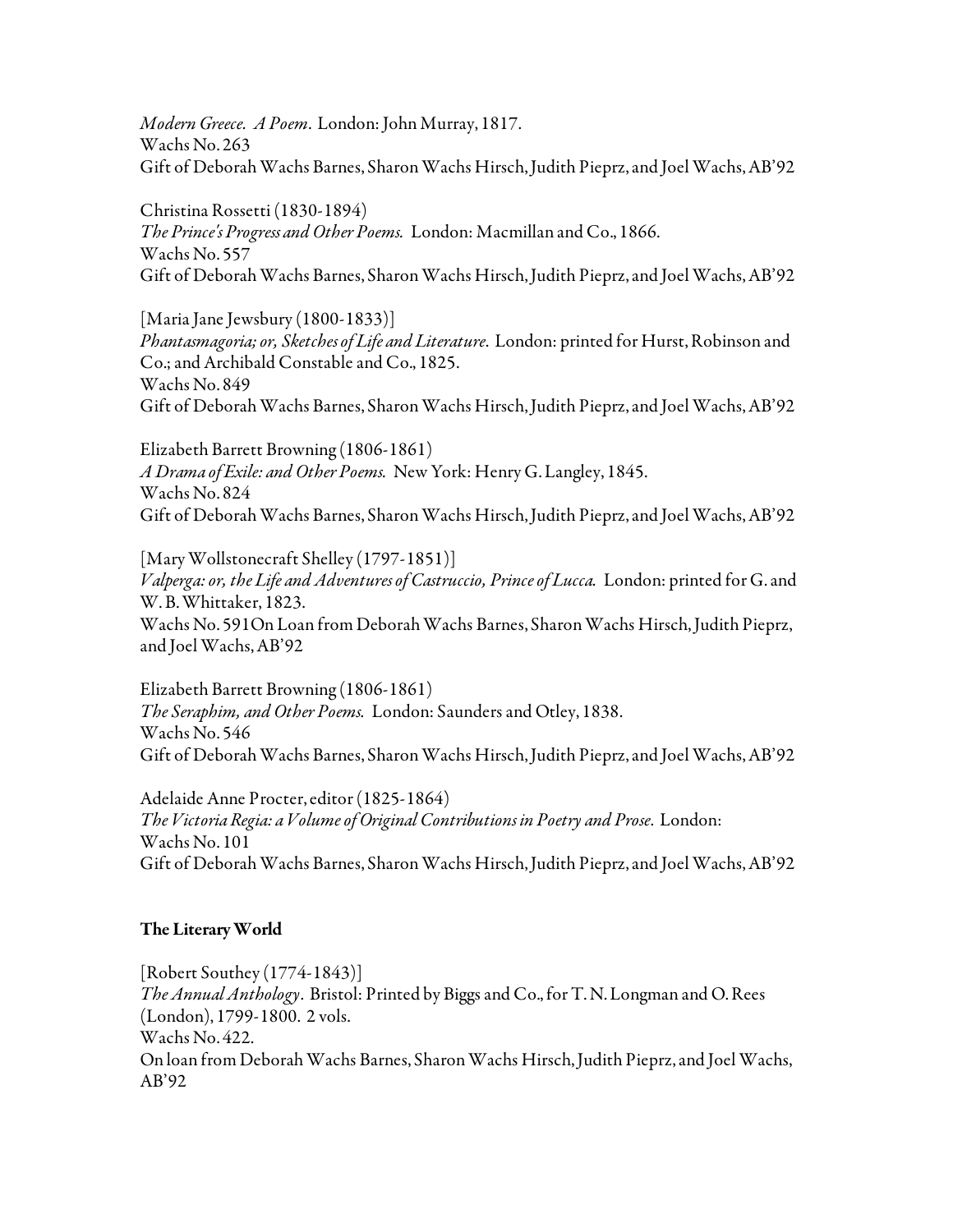[Bernard Barton (1784-1849)] *Poems, by an Amateur.* London: Printed for the Author, by J. M'Creery, 1818. Wachs No. 461 Gift of Deborah Wachs Barnes, Sharon Wachs Hirsch, Judith Pieprz, and Joel Wachs, AB'92

*Annals of the Fine Arts for MDCCCXVI [-MDCCCXX].* London: Published for the Proprietors by Messrs. Sherwood, Neely, and Jones, etc., 1817. 5 vols. Wachs No. 413 On loan from Deborah Wachs Barnes, Sharon Wachs Hirsch, Judith Pieprz, and Joel Wachs, AB'92

Samuel Taylor Coleridge (1772-1834) *Biographia Literaria; or Biographical Sketches of My Literary Life and Opinions*. London: Rest Fenner, 1817. Two Vols. Wachs No. 284 Gift of Deborah Wachs Barnes, Sharon Wachs Hirsch, Judith Pieprz, and Joel Wachs, AB'92

Matthew Arnold (1822-1888) *Essays in Criticism*. London: and Cambridge: Macmillan and Co., 1865 Wachs No. 93 Gift of Deborah Wachs Barnes, Sharon Wachs Hirsch, Judith Pieprz, and Joel Wachs, AB'92

[Leigh Hunt (1784-1859)] *The Reflector, a Collection of Essays, on Miscellaneous Subjects of Literature and Politics...* London: Printed and Published by J. Hunt; and Sold by J. Miller; J. Carpenter; and Gale and Curtis, [1811] Wachs No. 452 Gift of Deborah Wachs Barnes, Sharon Wachs Hirsch, Judith Pieprz, and Joel Wachs, AB'92

Francis Turner Palgrave (1824-1897) *The Golden Treasury of the Best Songs and Lyrical Poems in the English Language*. Cambridge: Macmillan and Co., 1861. Wachs No. 440 On loan from Deborah Wachs Barnes, Sharon Wachs Hirsch, Judith Pieprz, and Joel Wachs, AB'92

William Hazlitt (1778-1830) *Select British Poets, or New Elegant Extracts from Chaucer to the Present Time, With Critical Remarks. . . . Embellished With Seven Ornamental Portraits, After a Design by T. Stothard, R.A*. London: Published by Wm. C. Hall, and Sold by All Booksellers, 1824. Wachs No. 221 Gift of Deborah Wachs Barnes, Sharon Wachs Hirsch, Judith Pieprz, and Joel Wachs, AB'92

#### Wise Forgeries

[Elizabeth Barrett Browning (1806-1861)]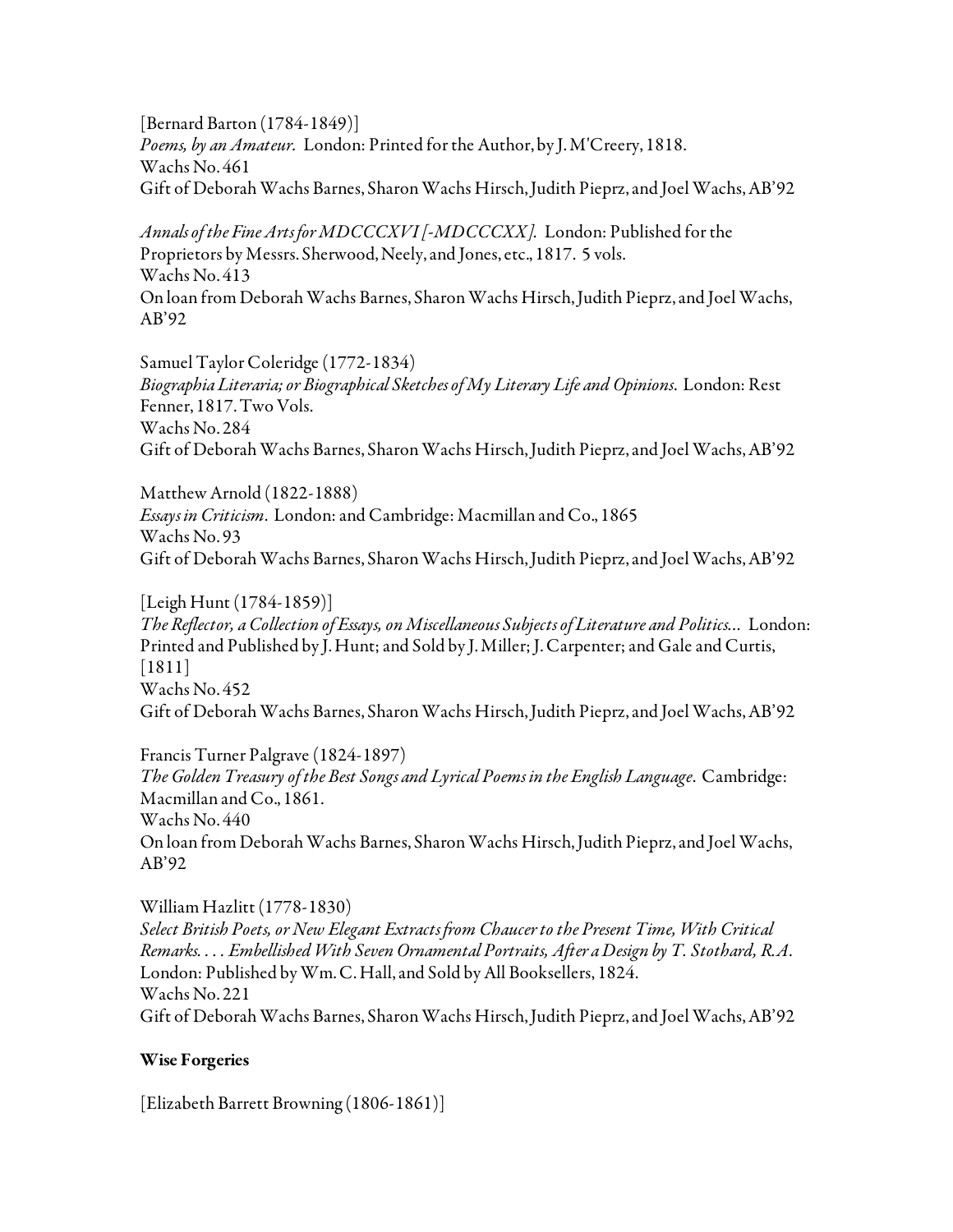*Sonnets. By E. B. B.* Reading: [Not for publication.], 1847. Wachs No. 865 On Loan from Deborah Wachs Barnes, Sharon Wachs Hirsch, Judith Pieprz, and Joel Wachs, AB'92

George Eliot (1819-1880) *Agatha.* London: Trübner & Co., 1869. Wachs No. 392 Gift of Deborah Wachs Barnes, Sharon Wachs Hirsch, Judith Pieprz, and Joel Wachs, AB'92

George Eliot (1819-1880) *Brother and Sister Sonnets by Marian Lewes*. London: For Private Circulation Only, 1869. Wachs No. 393 Gift of Deborah Wachs Barnes, Sharon Wachs Hirsch, Judith Pieprz, and Joel Wachs, AB'92

[George Eliot (pseudonym of Mary Ann Evans) (1819-1880)] *Brother and Sister Sonnets by Marian Lewes*. London: For Private Circulation Only, 1869. Wachs No. 253 Gift of Deborah Wachs Barnes, Sharon Wachs Hirsch, Judith Pieprz, and Joel Wachs, AB'92

Algernon Charles Swinburne (1837-1909) *Laus Veneris*. London: Edward Moxon, 1866 [ca. 1890]. Wachs No. 136 Gift of Deborah Wachs Barnes, Sharon Wachs Hirsch, Judith Pieprz, and Joel Wachs, AB'92

Algernon Charles Swinburne (1837-1909) *Poems and Ballads*. London: Edward Moxon & Co., 1866. Wachs No. 19 Gift of Deborah Wachs Barnes, Sharon Wachs Hirsch, Judith Pieprz, and Joel Wachs, AB'92

John Ruskin (1819-1900) *The Scythian Guest: a Poem*. [S.l.]: printed for the author, 1849. Wachs No. 255 Gift of Deborah Wachs Barnes, Sharon Wachs Hirsch, Judith Pieprz, and Joel Wachs, AB'92

#### Anglo-Indian Verse

James Atkinson (1780-1852) *The City of Palaces, a Fragment*. And Other Poems. Calcutta: printed at the Government Gazette Press, 1824. Wachs No. 661 On loan from Deborah Wachs Barnes, Sharon Wachs Hirsch, Judith Pieprz, and Joel Wachs, AB'92

H. B. W. Garrick *India, a Descriptive Poem*. London: Trübner & Co., 1889.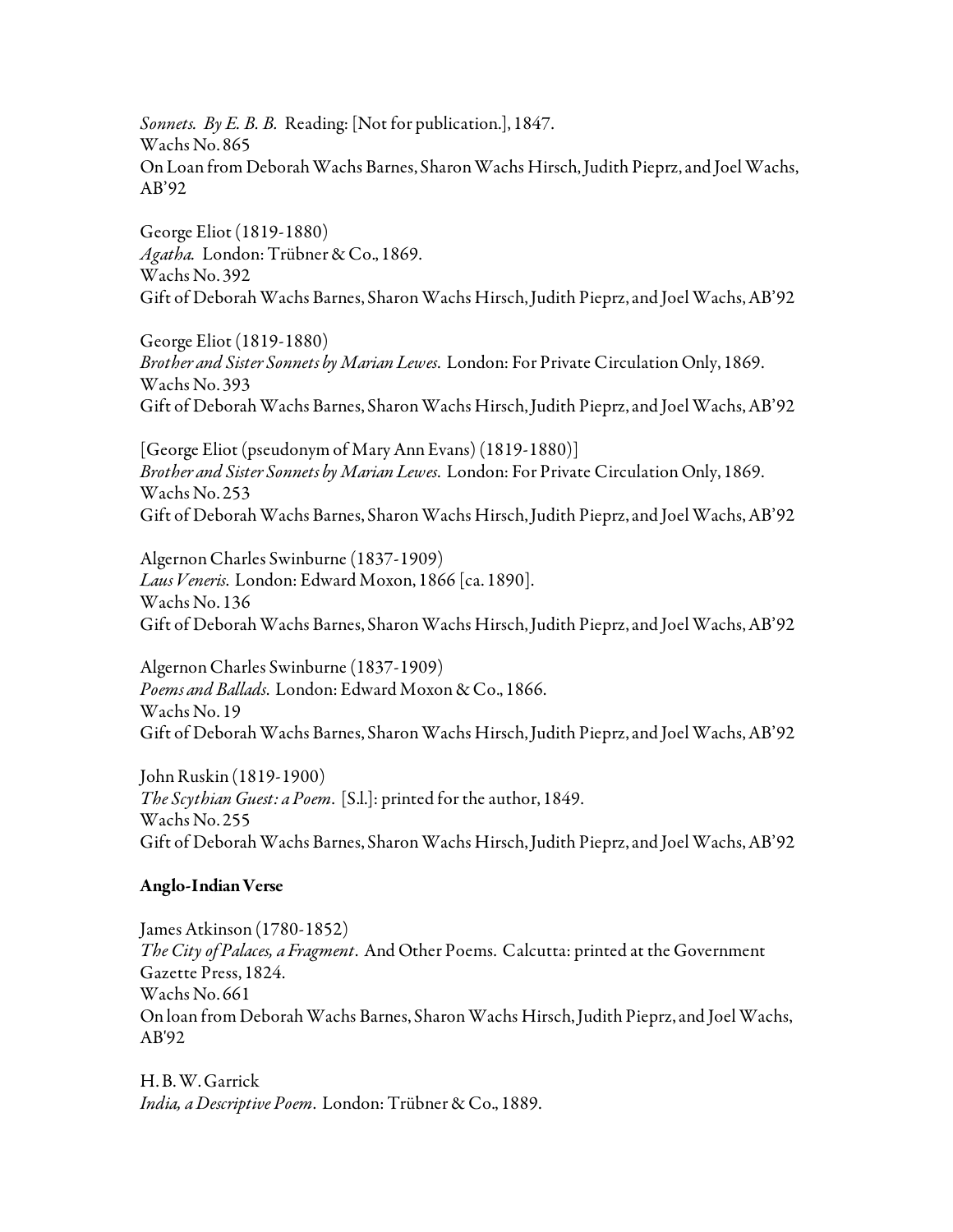Wachs No. 679 Gift of Deborah Wachs Barnes, Sharon Wachs Hirsch, Judith Pieprz, and Joel Wachs, AB'92

[Alfred Comyn Lyall (1835-1911)] *Verses Written in India*. [S.l.: s.n., 1880] Wachs No. 222 Gift of Deborah Wachs Barnes, Sharon Wachs Hirsch, Judith Pieprz, and Joel Wachs, AB'92 Alfred Comyn Lyall (1835-1911)

*Verses Written in India*. London: Kegan Paul, Trench and Co., 1889. Wachs No. 153 Gift of Deborah Wachs Barnes, Sharon Wachs Hirsch, Judith Pieprz, and Joel Wachs, AB'92

*Satires in India*. Calcutta: Printed for the author, by P. Crichton, 1819. Wachs No. 684 On loan from Deborah Wachs Barnes, Sharon Wachs Hirsch, Judith Pieprz, and Joel Wachs, AB'92

Shoshee Chunder Dutt. *Miscellaneous Verses*. Calcutta: printed by Sanders, Cones and Co., 1848. Wachs No. 271 Gift of Deborah Wachs Barnes, Sharon Wachs Hirsch, Judith Pieprz, and Joel Wachs, AB'92

Henry George Keene. *Peepul Leaves*. *Poems written in India*. London: W. H. Allen and Co., 1879. Wachs No. 681 Gift of Deborah Wachs Barnes, Sharon Wachs Hirsch, Judith Pieprz, and Joel Wachs, AB'92

[John Malcolm (1769-1833)] *Miscellaneous Poems*. Bombay: printed at the American Mission Press, 1829. Wachs No. 353 Gift of Deborah Wachs Barnes, Sharon Wachs Hirsch, Judith Pieprz, and Joel Wachs, AB'92

[Julia Mercado] *"Wild Flowers." Dedicated to Friends and Patrons*. By the Author of "Heath Flowers." Calcutta: Printed and published by D'Rozario & Co., 1858 Wachs No. 527 Gift of Deborah Wachs Barnes, Sharon Wachs Hirsch, Judith Pieprz, and Joel Wachs, AB'92

Stephen Henry Sharman. *The relief of Lucknow, and other poems*. London: Hamilton, Adams, and Co., 1858 Wachs. No. 711 Gift of Deborah Wachs Barnes, Sharon Wachs Hirsch, Judith Pieprz, and Joel Wachs, AB'92

Victorian Case I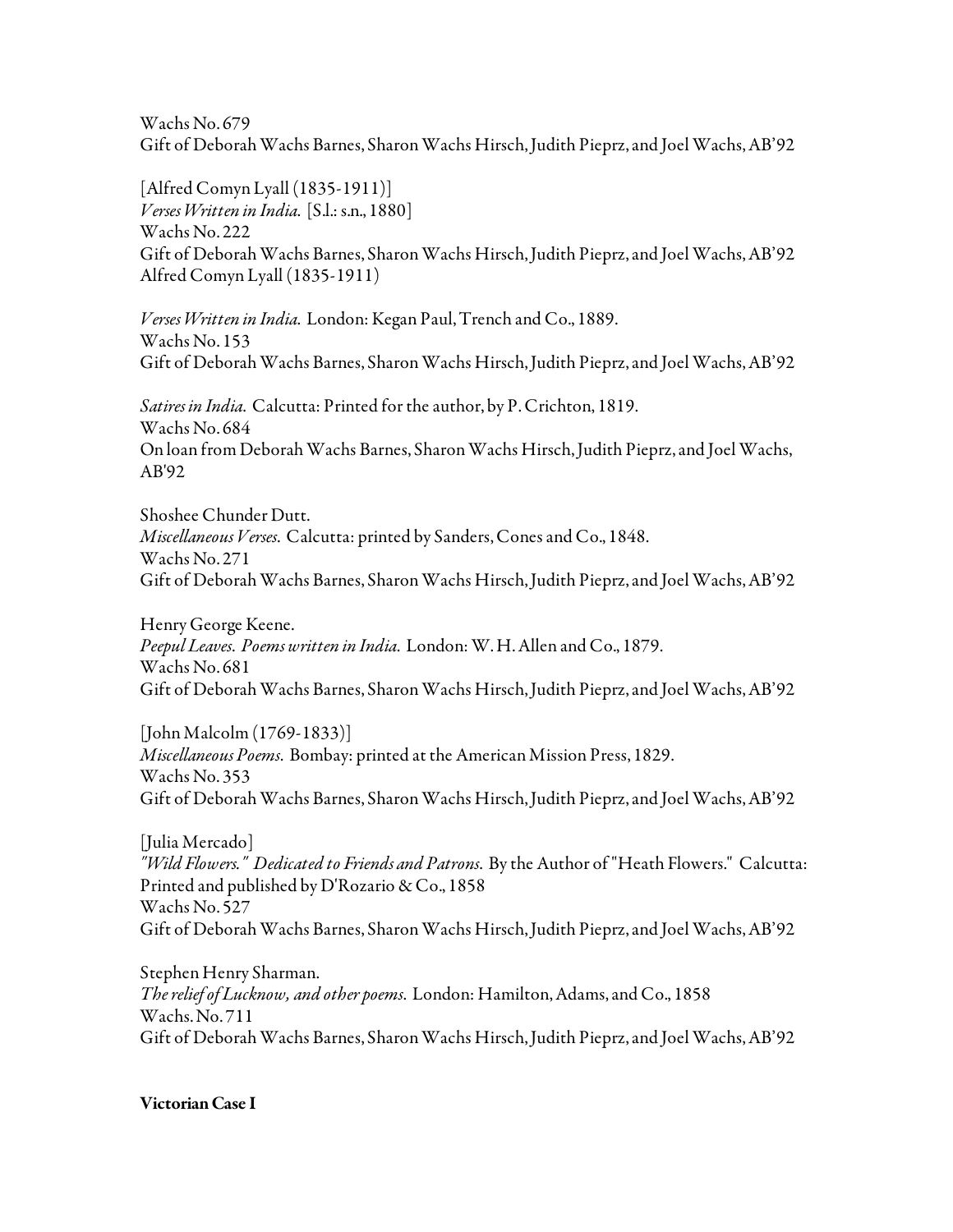## G5751.P3 1847 .T8

Henry Tuck *Tuck's Map of the Railways of England & Wales, Open for Traffick, in Course of Construction, and Projected.* London: E. Wilson, 1847 Map Collection, Regenstein Library

#### [Robert Southey (1774-1843)]

*A Summary of the Life of Arthur Duke of Wellington, from the Period of His First Achievements in India, to His Invasion of France, and the Decisive Battle of Waterloo, June 18, 1815. Taken from the Quarterly Review*. Dublin: Printed for George Mullen, 1816. Wachs No. 421 On loan from Deborah Wachs Barnes, Sharon Wachs Hirsch, Judith Pieprz, and Joel Wachs, AB'92

[William Wordsworth (1770-1850)] *Westmorland Election. To the Independent Freeholders of the County of Westmorland.* Kendal: Airey and Bellingham, printers, [1818] Wachs No. 699 On loan from Deborah Wachs Barnes, Sharon Wachs Hirsch, Judith Pieprz, and Joel Wachs, AB'92

[William Wordsworth (1770-1850)] *Kendal and Windermere Railway. Two Letters Re-printed from the Morning Post.* Kendal: Printed by R. Branthwaite and Son, [1845] Wachs No. 850 On loan from Deborah Wachs Barnes, Sharon Wachs Hirsch, Judith Pieprz, and Joel Wachs, AB'92

Alfred, Lord Tennyson (1809-1892) *The Ode by Alfred Tennyson on the Opening of the Exhibition. 1862.* [Coventry: Charles Newsome, ribbon manufacturer, 1862] Silk ribbon, mechanically woven in color. Wachs No. 791 Gift of Deborah Wachs Barnes, Sharon Wachs Hirsch, Judith Pieprz, and Joel Wachs, AB'92

Robert Browning (1812-1889) *Men and Women. In Two Volumes.* London: Chapman and Hall, 1855. Wachs No. 165 Gift of Deborah Wachs Barnes, Sharon Wachs Hirsch, Judith Pieprz, and Joel Wachs, AB'92

[Alfred, Lord Tennyson (1809-1892)] *In Memoriam.* London: Edward Moxon, 1850. Wachs No. 89 Gift of Deborah Wachs Barnes, Sharon Wachs Hirsch, Judith Pieprz, and Joel Wachs, AB'92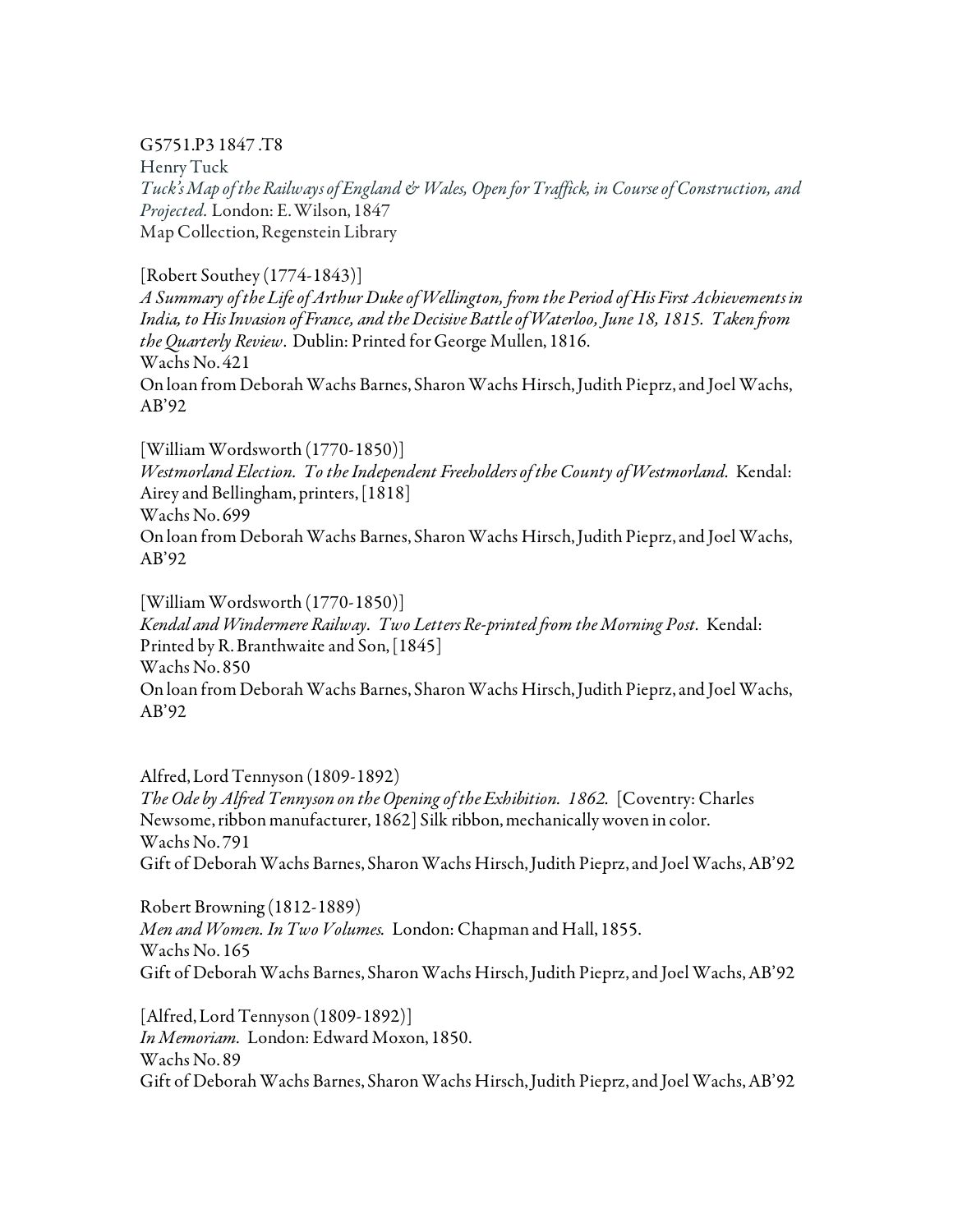Arthur Henry Hallam (1811-1833) *Poems.* [London: s.n., 1830] Wachs No. 872 On loan from Deborah Wachs Barnes, Sharon Wachs Hirsch, Judith Pieprz, and Joel Wachs, AB'92

Elizabeth Barrett Browning (1806-1861) *Poems*. London: Edward Moxon, 1844. 2 vols. Wachs No. 748 On loan from Deborah Wachs Barnes, Sharon Wachs Hirsch, Judith Pieprz, and Joel Wachs, AB'92

#### Victorians II

William Morris (1834-1896) *The Defence of Guenevere, and Other Poems.* London: Bell and Daldy, 1858. Wachs No. 97 On loan from Deborah Wachs Barnes, Sharon Wachs Hirsch, Judith Pieprz, and Joel Wachs, AB'92

[Edward FitzGerald (1809-1883)] *Rubaiyat of Omar Khayyam, the Astronomer-Poet of Persia*. London: Bernard Quaritch, 1859. Wachs No. 818 On loan from Deborah Wachs Barnes, Sharon Wachs Hirsch, Judith Pieprz, and Joel Wachs, AB'92

Algernon Charles Swinburne (1837-1909) *Atalanta in Calydon. A Tragedy*. London: Edward Moxon and Co., 1865. Wachs No. 213 Gift of Deborah Wachs Barnes, Sharon Wachs Hirsch, Judith Pieprz, and Joel Wachs, AB'92

[Charles Lutwidge Dodgson (1832-1898)] *The Hunting of the Snark: An Agony, in Eight Fits*… With Nine Illustrations by Henry Holiday. London: Macmillan and Co., 1876. Wachs No. 775 On loan from Deborah Wachs Barnes, Sharon Wachs Hirsch, Judith Pieprz, and Joel Wachs, AB'92

Matthew Arnold (1822-1888) *Selected poems*. London: Macmillan and Co., 1878. Wachs No. 287 Gift of Deborah Wachs Barnes, Sharon Wachs Hirsch, Judith Pieprz, and Joel Wachs, AB'92

Dante Gabriel Rossetti (1828-1882)